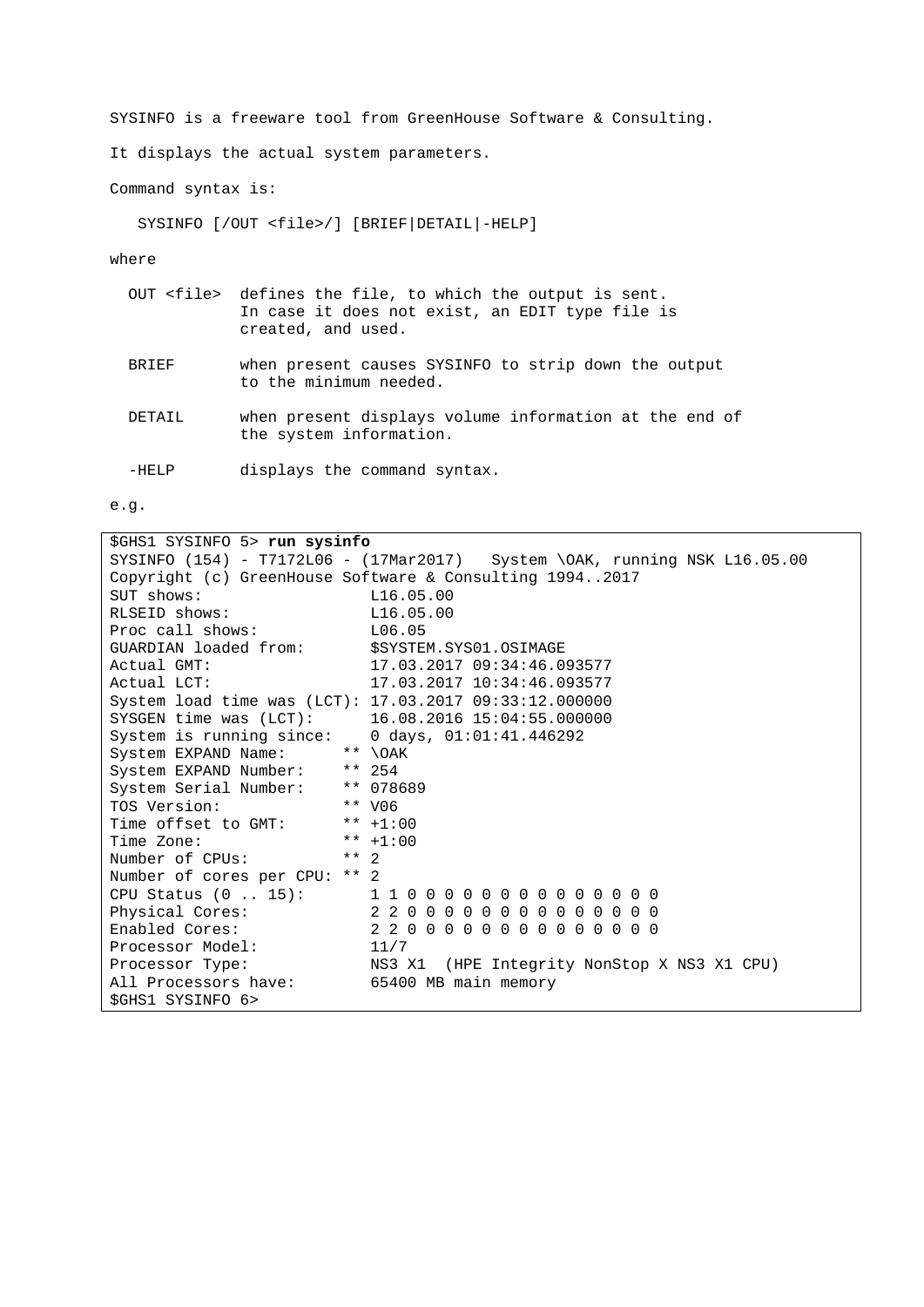\$GHS1 SYSINFO 7> **run sysinfo brief** SYSINFO (154) - T7172L06 - (17Mar2017) System \OAK, running NSK L16.05.00 Copyright (c) GreenHouse Software & Consulting 1994..2017 System EXPAND Name: \*\* \OAK<br>System EXPAND Number: \*\* 254<br>System Serial Number: \*\* 078689 System EXPAND Number: System Serial Number: \*\* 0786<br>TOS Version: \*\* 006 TOS Version: \*\* V06<br>Time offset to GMT: \*\* +1:00 Time offset to GMT: \*\* +1:00<br>Time Zone: \*\* +1:00 Time Zone: \*\* +1<br>Number of CPUs: \*\* 2 Number of CPUs: Number of cores per CPU: \*\* 2 \$GHS1 SYSINFO 8>

| \$GHS1 SYSINFO 9> run sysinfo detail                              |                               |                                                                           |  |  |  |
|-------------------------------------------------------------------|-------------------------------|---------------------------------------------------------------------------|--|--|--|
|                                                                   |                               | SYSINFO (154) - T7172L06 - (17Mar2017) System \OAK, running NSK L16.05.00 |  |  |  |
| Copyright (c) GreenHouse Software & Consulting 19942017           |                               |                                                                           |  |  |  |
| SUT shows:<br>L16.05.00                                           |                               |                                                                           |  |  |  |
| RLSEID shows:                                                     | L16.05.00                     |                                                                           |  |  |  |
| Proc call shows:                                                  | L06.05                        |                                                                           |  |  |  |
| GUARDIAN loaded from:                                             | \$SYSTEM.SYS01.OSIMAGE        |                                                                           |  |  |  |
| Actual GMT:                                                       | 17.03.2017 09:35:45.563112    |                                                                           |  |  |  |
| Actual LCT:                                                       | 17.03.2017 10:35:45.563112    |                                                                           |  |  |  |
| System load time was (LCT): 17.03.2017 09:33:12.000000            |                               |                                                                           |  |  |  |
| SYSGEN time was (LCT):                                            | 16.08.2016 15:04:55.000000    |                                                                           |  |  |  |
| System is running since:                                          | 0 days, $01:02:41.238349$     |                                                                           |  |  |  |
| System EXPAND Name:<br>** $\backslash$ OAK                        |                               |                                                                           |  |  |  |
| System EXPAND Number:<br>** 254                                   |                               |                                                                           |  |  |  |
| System Serial Number:                                             | ** 078689                     |                                                                           |  |  |  |
| TOS Version:<br>** V06                                            |                               |                                                                           |  |  |  |
| Time offset to GMT:                                               | ** $+1:00$                    |                                                                           |  |  |  |
| Time Zone:                                                        | ** $+1:00$                    |                                                                           |  |  |  |
| $***$ 2<br>Number of CPUs:                                        |                               |                                                                           |  |  |  |
| Number of cores per CPU: ** 2                                     |                               |                                                                           |  |  |  |
| CPU Status (0  15): 11000000000000000                             |                               |                                                                           |  |  |  |
| Physical Cores:                                                   | 2 2 0 0 0 0 0 0 0 0 0 0 0 0 0 |                                                                           |  |  |  |
| Enabled Cores:                                                    | 2 2 0 0 0 0 0 0 0 0 0 0 0 0 0 |                                                                           |  |  |  |
| Processor Model:                                                  | 11/7                          |                                                                           |  |  |  |
| NS3 X1<br>(HPE Integrity NonStop X NS3 X1 CPU)<br>Processor Type: |                               |                                                                           |  |  |  |
| All Processors have: 65400 MB main memory                         |                               |                                                                           |  |  |  |
|                                                                   |                               |                                                                           |  |  |  |
| -- Capacity (Mb) --                                               | ిన                            | -- Free Extents --                                                        |  |  |  |
| Volume<br>Total<br>Free                                           | Free<br>Count                 | Biggest                                                                   |  |  |  |
| 259676.04<br><b>\$DSMSCM</b><br>299998                            | 358<br>86                     | 239534.67                                                                 |  |  |  |
| \$GHS1<br>299998<br>138025.29                                     | 46<br>675 — 10                | 136165.19                                                                 |  |  |  |
| \$GHS2<br>299998<br>136318.76                                     | 45<br>49                      | 134350.47                                                                 |  |  |  |
| \$GHS3<br>299998<br>295518.48                                     | 98<br>87 — 18                 | 245451.39                                                                 |  |  |  |
| \$OSS<br>299998<br>270930.57                                      | 90 — 10<br>7076               | 258380.28                                                                 |  |  |  |
| 299998<br>231714.33<br><i><b>\$SYSTEM</b></i>                     | 304<br>77                     | 231275.90                                                                 |  |  |  |
| SGHS1 SYSINFO 10>                                                 |                               |                                                                           |  |  |  |